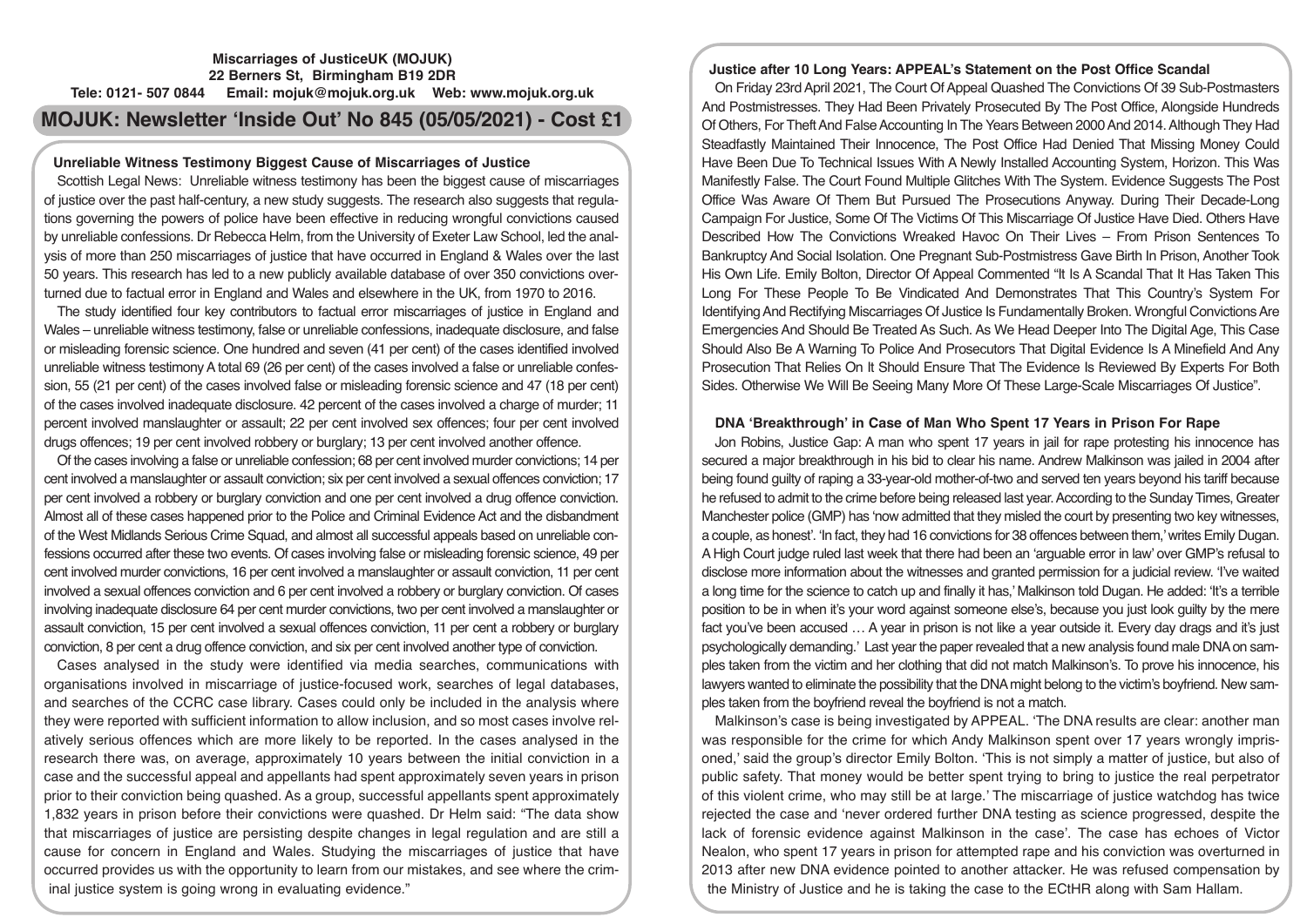### **Prosecuting Individual Police Officers Won't Deliver Racial Justice**

*Adam Elliott-Cooper, Guardian:* The Derek Chauvin verdict is cathartic, but tackling racial inequality requires a radical rethink of criminal justice. At last year's Conservative party conference, while the largest anti-racism protests in Britain's history were taking place across the country, the former home secretary, Sajid Javid, declared that Black Lives Matter is "not a force for good". This week, following the outcome of the trial of Derek Chauvin, the former police officer who was found guilty of the murder of George Floyd, Javid tweeted triumphantly: "Black lives matter".

Although this about-turn may seem counterintuitive, it's perfectly consistent with the government's position on racism. Rather than reflecting on the demands for systemic change made by Black Lives Matter protesters, Britain's political class has championed the role of the courts in punishing individual perpetrators of racial violence. Similar celebrations took place when the killers of Stephen Lawrence were eventually found guilty of murder, even though the Police Federation remained in denial about the institutional racism that characterised its response to his death. Viewed from the perspective that racism is an issue of a few bad apples rather than a structural or institutional problem, the single guilty verdict of an individual police officer in the US is something to celebrate. But can criminal prosecutions and prisons ever really deliver racial justice?

Prosecuting state officials who have committed acts of racial violence can be cathartic – and it's something that we've been denied in the UK. There have been at least 1,784 deaths at the hands of the police in England and Wales since 1990, considerably more if we include deaths in prisons and at our borders. But if we step back and examine how the justice system in Britain operates, it's clear that prosecuting individuals helps to produce racial inequalities rather than solve them.

British politicians have long regarded racism as a distinctly American issue, implicitly playing down comparable problems such as the disproportionate use of force that Black people experience at the hands of UK police, or the reality that while Britain's prison population has soared, Black people in England and Wales have been incarcerated at the same or a higher proportional rate as African Americans in the US. In the midst of the BLM protests last summer, two Black men were tasered in north London. One was a pensioner standing on the stairs at his home (in an official statement, the Met said no indication of misconduct was identified). The other was a young man who was left paralysed from the chest down after being tasered while climbing over a wall. The taser, a weapon police claim should only be used when an officer is in danger, is deployed with alacrity, particularly against Black people.

Meanwhile, Britain's prison population has nearly doubled over the past two decades. According to the 2017 Lammy report, 25% of Britain's prisoners are categorised as BAME (this figure jumps to 40% for those in youth prisons). The sustained harm that prisoners experience can have long-term physical and mental effects. Deaths by suicide are more than eight times more common inside prisons, and on release former inmates endure relatively high rates of joblessness, homelessness, mental health problems and a greater likelihood of rearrest and imprisonment.

Crucially, these forms of "justice" do little to either improve public safety or transform the lives of those who have been imprisoned for committing harm. Many have pointed out that since 1971 Britain has not convicted a single officer for any of the deaths that have occurred at police hands. But such convictions would vindicate the very system that leads to these deaths in the first place. If incarcerating ordinary working-class Black people doesn't improve public safety, then why would convicting individual police officers make a difference? Prison is not the answer to meting out justice, which is precisely why the Black Lives Matter movement did not demand that Derek Chauvin be put on trial.

Instead, the most decisive demands that Black Lives Matter have made are to defund the

police and prison system and spend these resources on communities where public services and opportunities have been destroyed. Community-led youth, mental health and domestic violence services are often best positioned to improve public safety. Investment in these services can make people less likely to come into contact with the police and prison system in the first place, while also reducing the likelihood of vulnerable people being harmed or harming others. But rather than engage with these demands, which are gaining popular support in Britain, the government has instead gone on the offensive. It has published a recent report denying institutional racism exists, and even proposed legislation that will criminalise protesters while expanding police powers.

The protests of summer 2020, as well as the people who gathered this year to protest over the death of Sarah Everard and the police, crime, sentencing and courts bill, brought together people from a wide range of backgrounds. Police and prison violence has shown itself to be a problem that can't be solved through self-regulation; the criminal justice system cannot put itself on trial. Despite what the government may think, the harm caused by police, prison and border systems is both a racist and a British problem. The outcome of the Chauvin trial, despite its political cheerleaders, reaffirms the necessity of finding alternatives to the criminal justice system as we know it.

#### **Ex-police Reveal Bribes and Threats Used to Cover up Corruption in 70s London**

*Duncan Campbell, Guardain:* One of London's most senior police officers, described by a colleague as "the greatest villain unhung", was believed to be involved in major corruption in the 1970s but never prosecuted, according to a new documentary on police malpractice. Former officers who exposed corruption at the time describe how they were threatened that they would end up in a "cement raincoat" if they informed on fellow officers and were shunned by colleagues when they did. The fresh revelations come from half a dozen former officers from both the Metropolitan and City of London police forces, including one who has admitted receiving payments. The claims are made in a three-part documentary series about the widespread acceptance of bribes that led to the setting up of the anti-corruption unit A10, on which Line of Duty's fictional AC-12 is based.

The former City of London detective Lew Tassell describes how his commanding officer, DCI Phil Cuthbert, handed him £50 with the words: "'I've got a drink for you' … It was expected of me to accept it. It was part of the culture and I should be grateful for it." More "drinks" followed at a time when the force was meant to be investigating three major armed crimes: the £175,000 robbery of the Daily Express payroll in 1976; the £520,000 Williams & Glyn's bank robbery the following year; and the 1978 Daily Mirror payroll robbery in which a security guard, Tony Castro, was shot dead and £200,000 was stolen. No one was ever convicted of the robberies. "The higher you went, the bigger the drink you got," said Tassell. "There was no one I could go to … Nothing would have happened except I would have been out of the CID … I thought: this is not why I joined the police."

When he finally decided to cooperate with the investigation into corruption, "I was concerned about my own personal safety … One of the officers said: 'Is it true, Lew, what we hear about you?' … [Another officer said:] 'I don't think he's a grass because if what you say is true you'll be wearing a … cement raincoat.' It terrified me." He added: "I would sometimes go home and sob." Tassell, who remained in the police until 1999, gave evidence against Cuthbert, who was jailed for three years in 1982. The former DCS John Simmonds, then the head of the CID in the City, recalls that Cuthbert asked him if they could have a chat "on the square", indicating that he, like Simmonds, was a Freemason. "I kept Freemasonry and the police separate and when he started admitting to criminality I withdrew my Freemasons' hat and put my police helmet back on because I realised that this was extremely serious."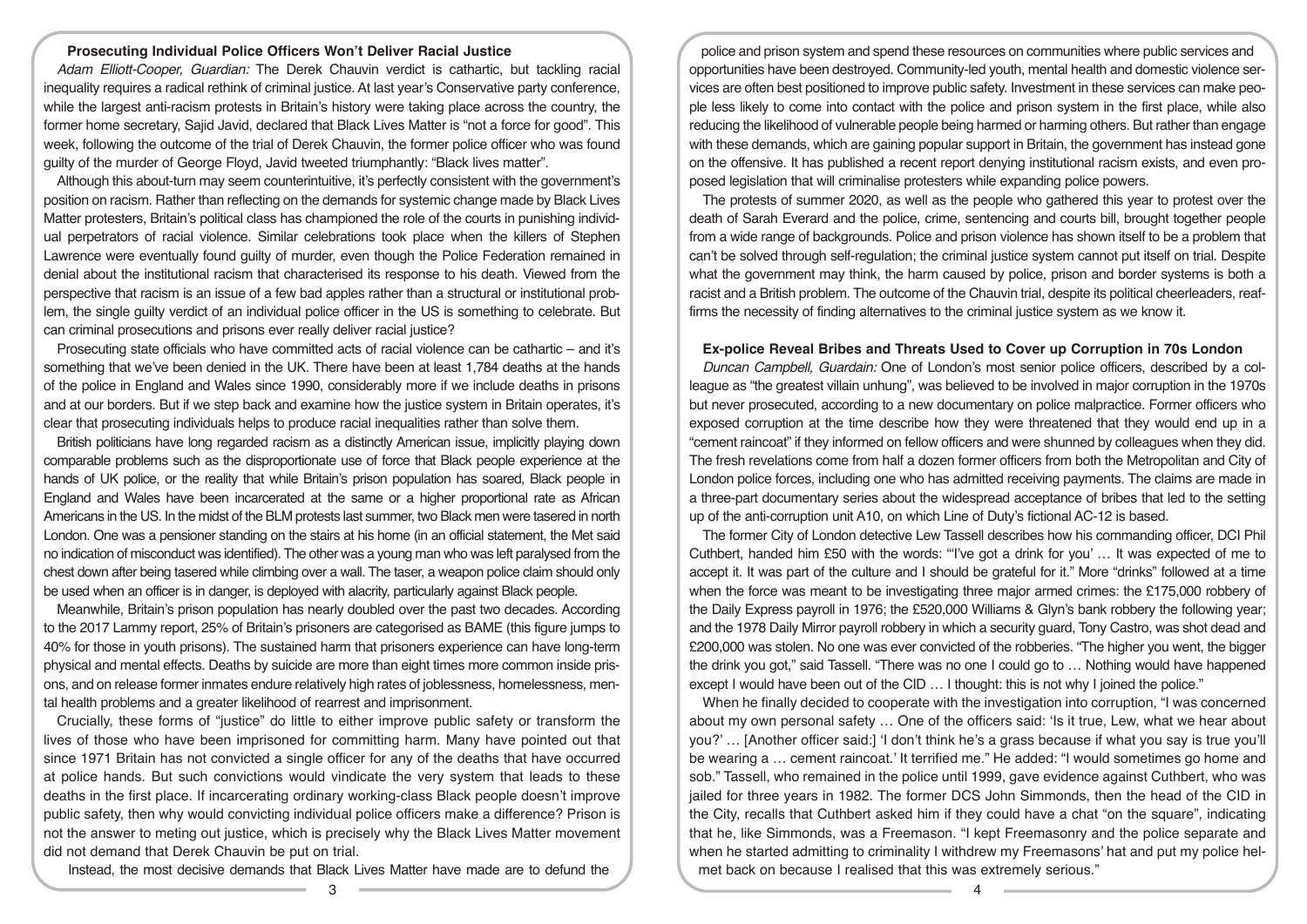Simmonds clandestinely recorded Cuthbert describing how Commander Hugh Moore, then the third most senior officer in the force, was involved. "Hughie's run Bishopsgate and half the City police for years and years," Cuthbert told him. "He's been the greatest villain unhung." Of the Daily Express robbery, he said: "That was a Hughie Moore job and he's a greedy bastard. Always has been." Simmonds said he was "not proud" of having to tape Cuthbert secretly, "but I never lost sight of the fact that a man had got killed on one of the robberies". Those officers who accepted bribes were taking "blood money", he said. Of Moore, he said: "I had a hard time from him daily, hourly … When he had the opportunity to snipe at me or try to catch me out, he did his level best. I was completely and utterly disillusioned and decided to get out." He left the force. Moore, who died in 1993, two weeks after attempting to arrest a violent suspect, was never charged and always denied any wrongdoing. Cuthbert said later that his remarks about Moore were made when he was drunk. Moore's role is covered in the book, Operation Countryman, by the former Flying Squad officer Dick Kirby. While Kirby is very critical of the way that the Countryman investigation into corruption was conducted, he concludes that Moore "championed the cause of officers thought to be crooked, denigrated those who were straight".

Jackie Malton, a former Flying Squad officer on whom the television series Prime Suspect was based, described her own experiences. "When I was posted to West End Central there was a particular officer who was alleged to be going on drugs raids and planting drugs on people. That was reported to me and the officer was suspended and investigated and went to court … The whole process was life-defining. "I remember walking into West End Central and everyone stood up and walked out. You were seen as a baddie. You were seen as the one who had done the wrong thing." She felt isolated. "There was just nowhere to go … You're vilified for doing something that was right. I wanted them to say: 'You did the right thing, Jackie, well done.' They said the opposite to that. They didn't respect me for it. They didn't like me for it. And that's what hurt."

#### **USA: Shackling of Aged and Infirmed Inmate, Mumia Abu-Jamal, 'Deplorable'**

A group of UN human rights experts expressed serious concerns on Tuesday over the treatment and wellbeing of an African American prisoner who has been reportedly shackled to his hospital bed, and denied visits from his family, or access to lawyers. Mumia Abu-Jamal, who has been incarcerated for 40 years in the United States, had also been shackled to his bed during a previous four-day hospitalization in late February, while being treated for heart failure. The political activist and journalist, was convicted of killing police officer Daniel Faulkner, in Philadelphia, in 1981. He denies the charges.

Since being admitted for surgery around 10 April, he has been denied family visits and access to both his lawyers and spiritual advisor. "The use of shackles during his hospital stays is deplorable, and causes Mr. Abu-Jamal additional and unnecessary suffering", the experts said in a statement. Citing international standards on the treatment of prisoners, they added that "instruments of restraint are to be imposed only when no lesser form of control would be effective to address the risks posed by unrestricted movement. In addition to chronic heart condition, Mr. Abu-Jamal suffers cirrhosis of the liver caused by Hepatitis C, hypertension and a severe skin condition. And in late February, he was also diagnosed with COVID-19. "We are concerned that the medical condition of Mr. Abu-Jamal could be linked to years of medical neglect by the Department of Corrections of the state of Pennsylvania", the experts said. Moreover, they noted that this situation may also be "the result of racial discrimination" against people of African descent by prison and State authorities. Clarion call - Against this backdrop, the experts called on the authorities to "take all urgent measures to protect the physical integrity, life and dig-

nity of Mr. Abu-Jamal", in line with international human rights obligations. They said that communication and access for Mr. Abu-Jamal's family and advisors should "immediately be restored". Additionally, the state of Pennsylvania must "immediately cease withholding information and access relevant to monitoring the status of Mr. Abu-Jamal's human rights." They called on authorities to "urgently address allegations of discrimination, including racial discrimination, in the medical treatment of prisoners in Pennsylvania" and to take all necessary measures to "protect the physical integrity and life of all detainees", particularly older prisoners and those with disabilities who seem to have been disproportionately affected by COVID-19. The experts have written to the Government to express their concerns. The independent experts were appointed by the UN Human Rights Council to monitor and report on specific thematic issues. The are not UN staff nor are they paid by the Organization.

#### **Bobby Sands Died in Prison on This Day in 1981- Murdered by Margaret Thatcher**

He was the leader of the 1981 Maze Prison, hunger strike in which Irish republican prisoners protested against the removal of Special Category Status. Bobby died on the 5th May 1981. During Sands' hunger strike, he was elected to the British Parliament as an Anti H-Block candidate. His death and those of nine other hunger strikers was followed by a new surge of IRA recruitment and activity. International media coverage brought attention to the hunger strikers, and the republican movement in general, attracting both praise and criticism.

In late 1980, Sands was chosen Officer Commanding of the Provisional IRA prisoners in the Maze Prison, succeeding Brendan Hughes who was participating in the first hunger strike. Republican prisoners organised a series of protests seeking to regain their previous Special Category Status, which would free them from some ordinary prison regulations. This began with the "blanket protest" in 1976, in which the prisoners refused to wear prison uniforms and wore blankets instead. In 1978, after a number of attacks on prisoners leaving their cells to "slop out" (i.e., empty their chamber pots), this escalated into the "dirty protest", wherein prisoners refused to wash and smeared the walls of their cells with excrement.

At the end of April 1978 a fight occurred between a prisoner and a prison officer in H-Block 6. The prisoner was taken away to solitary confinement, and news spread across the wing that the prisoner had been badly beaten. The prisoners responded by smashing the furniture in their cells, and the prison authorities responded by removing the remaining furniture from the cells leaving the prisoners in cells with just blankets and mattresses. The prisoners responded by refusing to leave their cells, and as a result the prison officers were unable to clear them. This resulted in the blanket protest escalating into the dirty protest, as the prisoners were unable to "slop out" (i.e., empty their chamber pots) so resorted to smearing excrement on the walls of their cells.

On 27 October 1980, IRA members Brendan Hughes, Tommy McKearney, Raymond McCartney, Tom McFeeley, Sean McKenna, Leo Green, and INLA member John Nixon,[4] began a hunger strike aimed at restoring political status for paramilitary prisoners by securing what were known as the "Five Demands": The right not to wear a prison uniform; The right not to do prison work; The right of free association with other prisoners, and to organise educational and recreational pursuits; The right to one visit, one letter and one parcel per week; Full restoration of remission lost through the protest. After a 53-day hunger strike with McKenna lapsing in and out of a coma and on the brink of death, the government appeared to concede the essence of the prisoners' five demands with a 30-page document detailing a proposed settlement. With the document in transit to Belfast, Hughes took the decision to save McKenna's life and end the strike after 53 days on 18 December.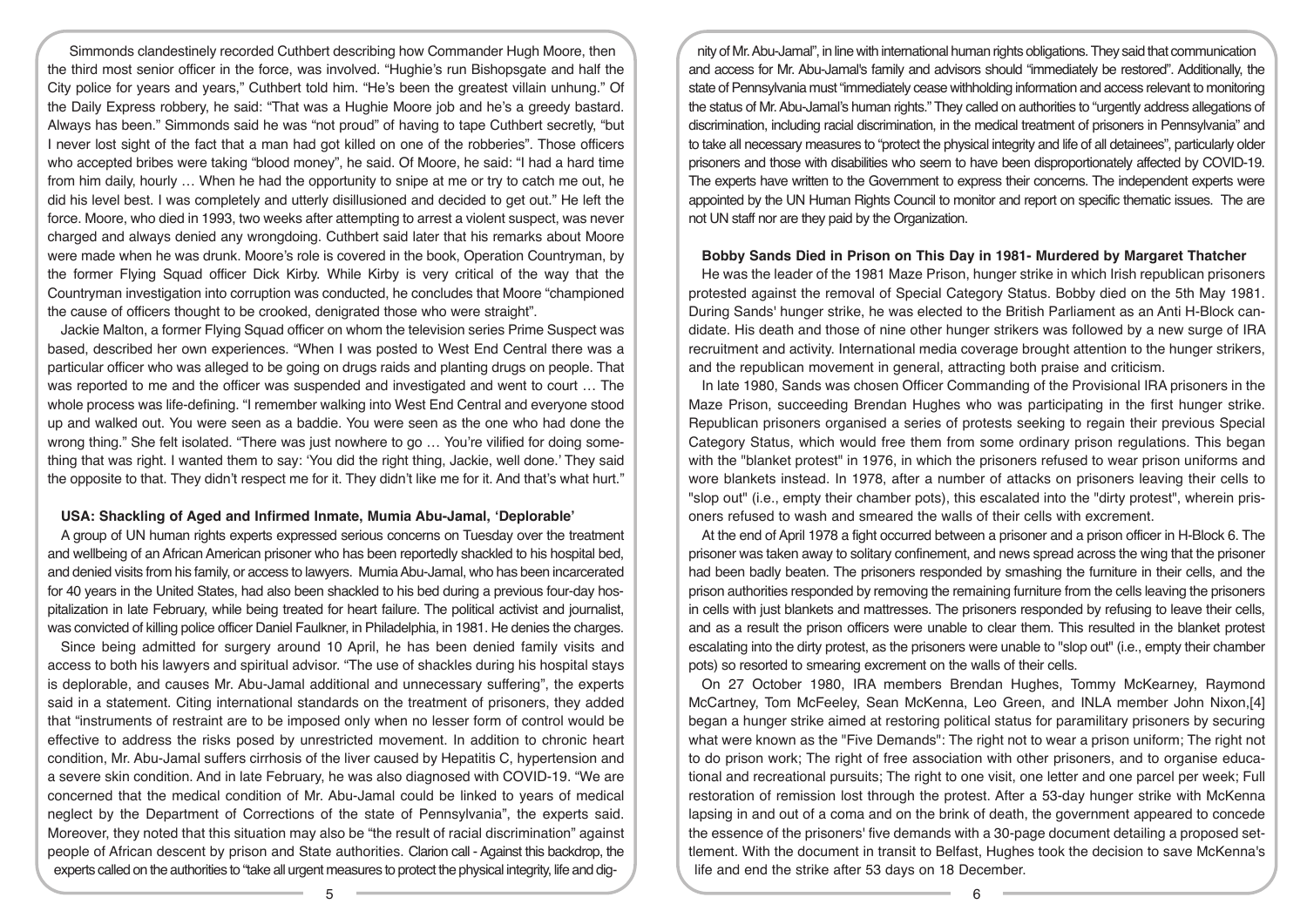However by January 1981 it became clear that the prisoners' demands had not been conceded. On 4 February the prisoners issued a statement saying that the British government had failed to resolve the crisis and declared their intention of "hunger striking once more". The second hunger strike began on 1 March 1981, when Bobby Sands refused food, and by the time the strike ended on 3 October, ten men, including Sands, had starved to death. Two days later, the incoming Northern Ireland Secretary, James Prior, announced a number of changes in prison policy, including that from then on all paramilitary prisoners would be allowed to wear their own clothes at all times.

Around 100,000 mourners came to his funeral, again confounding the expectations of the government, which believed the hunger strike had limited support. To those who marched behind his coffin, Sands was a martyr, Margaret Thatcher a murderer.

#### **Discharging a Party in a Case – Without Telling Them Why**

*Julie D, Transparency Project:* This newly published judgment, Re P (Discharge of Party) [2021] EWCA Civ 512 is interesting because 'It appears that this is the first case in which a special advocate has been instructed in the Civil Division of the Court of Appeal' [para 5].A special advocate is a lawyer who appears in a closed hearing to represent a party who is themselves not permitted to hear certain evidence. Special advocates can be used in 'closed material procedure' hearings in cases that involve a judge considering evidence from e.g. the security services that would endanger national security if all the parties and their lawyers had access to it. It's an odd situation where the advocate for an excluded party represents their interests in a hearing where that party is not present or fully informed.

Discharging a party without notice. In this Court of Protection case, in a very unusual turn of events, the judge, Mr Justice Hayden, had decided to discharge the mother of the person concerned ('P') as a party in the proceedings, without any notice and without telling her why. P is a highly vulnerable 19 year old woman with cerebral palsy and selective mutism and suffering from atypical anorexia and post-traumatic stress disorder. She was subject to an application by the local authority because of her urgent need for treatment and protection and questions about her capacity to make her own decisions about her care, residence and contact. P was living in a mental health residential unit and the NHS Trust was made party to proceedings. Any direct contact with her mother was supervised.

Shortly before a hearing in November 2020, the local authority and NHS Trust received information which indicated that P may have been at risk of further harm, from adults associated with her mother. They disclosed this information to the Official Solicitor and to the court but not to the mother or her solicitors. The hearing was, unusually but for obvious reasons, held in private. During this hearing the judge appeared to go further than agreeing to stop contact by saying that, as the mother's contact was to be stopped in P's best interests, her mother no longer needed to be a party. He added, addressing the mother's lawyer: 'Of course it will be frustrating for your client not to know the reasons behind all of this but we are dealing with an adult and it is P's best interests that fall to be considered and not anybody else's.' [para 16]. Also relevant to the applications regarding non-disclosure were linked police investigations and an application by the local authority for a care order in respect of a child born to P's mother in October 2020. P's mother appealed against the order to discharge her from the proceedings and a subsequent adjournment of her request to the judge to set out his reasons for that order.

Court of Appeal decision: In a lengthy exposition of the law about excluding a party, the Court agreed that the Court of Protection does have powers under its rules to take the sort of action that Mr Justice Hayden had taken, if this was necessary. Lord Justice Baker con-

cluded that there was at the time of the November hearing a very strong argument for withholding information from P's mother and suspending her contact with P for a period, but it was not necessary to discharge her as a party and certainly no basis for discharging her without notice. P's mother was restored as a party by the Court, but with ongoing restrictions on the evidence she is permitted to see. The Court noted that only one family court case was drawn to their attention where a party had been discharged without notice – in The Local Authority v The Mother, The Father. M and M [2009] EWHC 3172 (Fam), a father who had parental responsibility had been automatically notified of care proceedings but there were applications to discharge him as a party without notice because he had a record of violence and had threatened to kill the children and their mother. Mr Justice Hedley in that case was certain that the father posed a real and immediate threat to the mother and the children and that, although it might have been possible to ensure he only saw redacted papers, the risk of his finding the family's whereabouts if he was being served with court documents was too high.

Transparency and public access: An interesting transparency point was made by the Court of Appeal in respect of members of the public who wanted to observe the hearing and had asked for sight of the lawyers' skeleton arguments beforehand. In preparation for the hearing of the appeal, counsel for all the parties filed open skeleton arguments and the respondents' counsel and Mr Cragg [the special advocate] filed closed skeleton arguments. In passing I observe that the manner in which Ms Paterson's [P's barrister] documents were drafted was particularly helpful, with the closed skeleton argument highlighting those passages which were excluded from the open skeleton. Regrettably, however, and in breach of the requirements set out in para 33 of PD52C, the parties' open skeletons were not all formulated in a way they considered suitable for disclosure to court reporters. As a result, the court was unable immediately to meet requests by two observers to provide the skeletons, and it was more difficult for those observers to follow the arguments during the hearing. In future, this is a point which should be considered by the parties and the court during preparation of an appeal. [Para 23]

In all the circumstances, it is perhaps easier for the Court of Appeal to reflect at greater length and in hindsight on 'necessity' than the trial judge was able to do. Throughout the proceedings, and under pressure, it is positive to see members of the judiciary involved paying serious attention to transparency and accountability, despite some shortcomings. It looks to us as though the Court of Appeal has also taken on board the issues raised in this blog post by one of the observers for the Open Justice Court of Protection Project.

#### **UK Private Prisons Have Shown a Lax Approach to Human Rights**

Calum Rosie, Each Other: Private prisons may seem like an American phenomenon, but, statistically, UK prisoners are more likely to be held in one. The US is often criticised for its over-reliance on privately-run prisons that use prisoners and their labour as a commodity to turn a profit. But, in fact, the UK has a considerably higher percentage of private prisons: currently, 15% of prisoners in England and Wales are held in private institutions, a higher percentage than anywhere else in Europe, and higher than the equivalent population in the United States, which stands at 9%. This is a shocking revelation, particularly when considering the negative impact that private prisons have on the rights of prisoners and their families.

The UK's 14 private prisons are run by just three companies: Sodexo, G4S and Serco, which all have histories of neglect and violation of prisoners' rights in their prisons. These include illegal strip searches, preventable deaths, the introduction of incredibly restrictive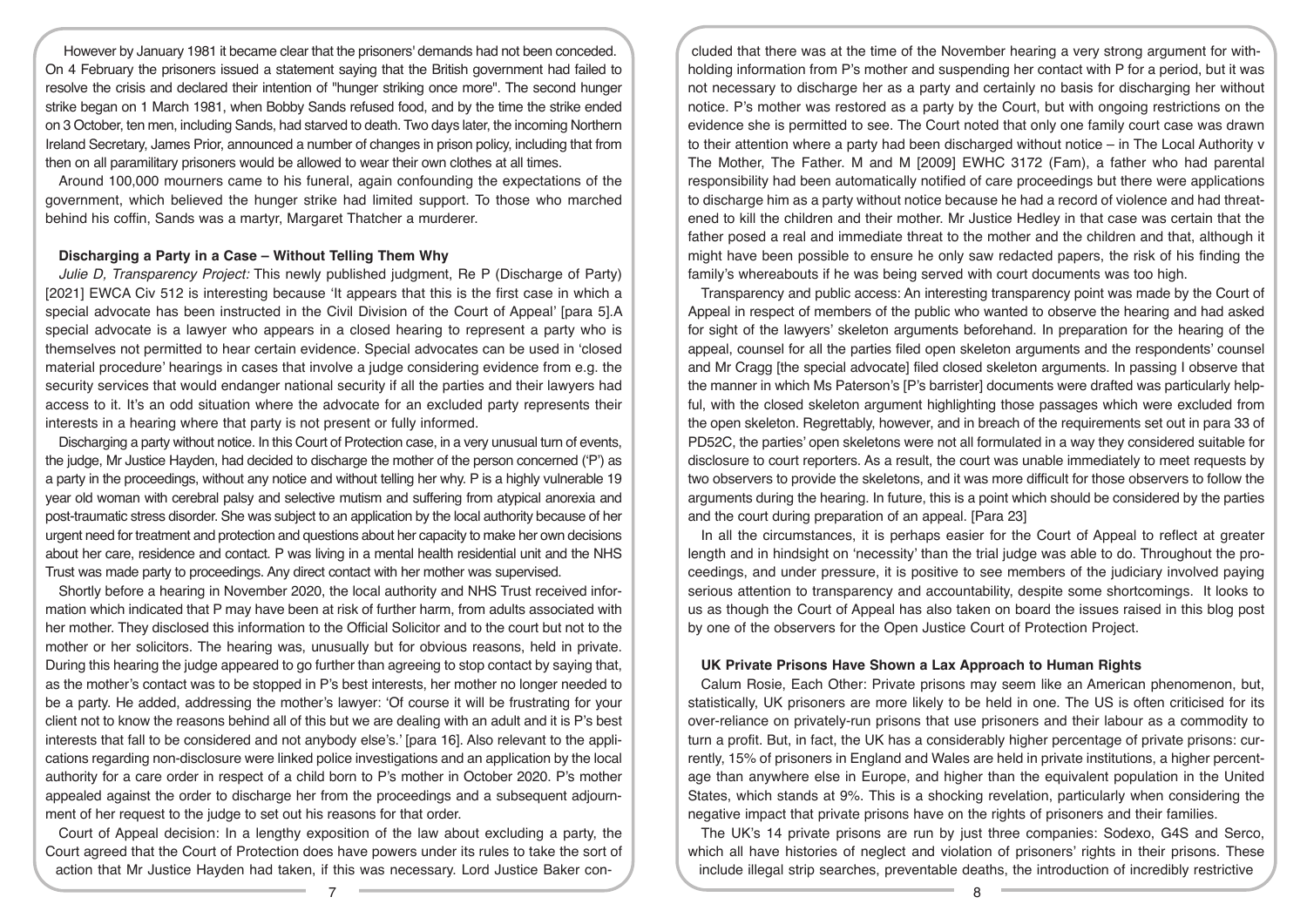regimes condemned by prison inspectors, and even the death of a newborn baby. More recently, almost 300 prisoners tested positive for COVID-19 in a Serco-run prison in Kilmarnock which the virus had swept through. While prisoners are suffering and dying, the companies who are responsible for them are making millions.

 To make matters worse, this COVID-19 outbreak came soon after Serco was handed a multi-million-pound contract to run the Test and Trace system on behalf of the NHS, which resulted in severe criticism of their performance. This follows years of questionable business practices from Serco: the company was found guilty of engaging in fraud while under contract with the Ministry of Justice and fined £22 million and it has faced allegations of sexual abuse at Yarl's Wood since 2013. Despite its track record, Serco still managed to be given the most important health contract in our country's recent history and continues to be responsible for, and extract profit from, running five prisons.

The combined value of the private prison system for the contractors is an estimated £4 billion, while Sodexo's share price increased by 18% last year as a result of profits made primarily on the Test and Trace contract. While prisoners are suffering and dying, the companies who are responsible for them are making millions – despite private prisons running at a greater overall cost to the taxpayer, paying officers on average 23% less than publicly-run prisons and recording higher levels of violence within their prisons. The justice system shouldn't exist to lock people up and forget about them, nor should it exist as a means for corporations to make a profit. It should rehabilitate offenders, respecting their rights, and reduce the overall crime rate for the good of the general populace.

Liberty is not a commodity to be bought and sold. Private prisons should never have even been considered, let alone given free rein to mismanage over a dozen prisons to the detriment of the staff and inmates. It is time for the government to take responsibility for the convicted subjects of the country, safeguard their rights and ensure that every single one of them survives the experience of incarceration – which is the absolute bare minimum that should be promised.

#### **Government Hits Less Than Half Of 2018 'Commitments' For Women Prisoners**

Jon Robins, Justice Gap: The government has met less than half of its commitments to improve outcomes for women prisoners set out in a 2018 strategy, according to the Person Reform Trust. The recent announcement of 500 new prison places for women's estate 'reverses a key aim' of the Female Offender Strategy, introduced by David Gauke when he was Lord Chancellor and which purported to ensure 'custody is intended a last resort' and to reduce the women's prison population. According to a PRT's analysis of the strategy, the government has fully implemented less than half of its commitments, 31 of 65, and made no progress on 14. 'The majority of the promises made in the strategy remain unachieved or partially achieved nearly three years after the strategy was published,' the group says.

The Female Offender Strategy noted that over three-quarters of women sentenced to custody receive sentences of fewer than 12 months. There was 'persuasive evidence' short sentences of less than 12 months were 'less effective in reducing reoffending than community penalties'. 'Custody results in significant disruptions to family life,' it continued. 'We also know that custody can be particularly damaging for women, whose rates of self-harm are nearly five times higher than those of men. Women are also twice as likely to report suffering from anxiety and depression and more likely to report symptoms indicative of psychosis.' The strategy stressed earlier interventions, community-based solutions and pledged to make custody as effective and decent as possible for those women who do have to be there. 'Its explicit objective to 'reduce female prison places' was widely endorsed by the criminal justice sector at the time,' the PRT said. 'However, concerns were raised by stakeholders over the lack of

resources to deliver change, and the absence of a timetable to drive it.

'There is little point having a good plan if you don't deliver it,' commented the PRT's director Peter Dawson. 'That requires a timetable, resources and measures of success. None of these are in place. Instead, the government seems to have abandoned the idea that its female offender strategy can deliver its explicit and most important outcome – a reduction in the imprisonment of women. It is prepared to find £150m for new prison places to meet the cost of policy failure, but only a pittance to secure its success. The large majority of women are sent to prison for non-violent offences to serve sentences of less than one year. It is time for the government to double down on its aim to send less women to prison by investing in community alternatives and limiting the use of pointless short prison sentences.'

According to the PRT, one consequence of the COVID-19 pandemic has been 'a significant decrease in the women's prison population'. 'This is largely a result of a decline in the number of criminal trials owing to public health restrictions. However, as lockdown eases, and if nothing is done to prevent it, this trend is expected to reverse,' the group says. 'The latest prison population projections published by the Ministry of Justice show that the number of women in prison in England and Wales is predicted to rise from just over 3,000 today to 4,500 by September 2026.' The group also points out that ministers have has not made available information tracking the implementation of commitments 'most of which are vaguely worded and unclear'.

According to the PRT's analysis: Even where commitments have been met there was 'little or no information on whether it is having the desired impact. The strategy is not backed up by clear and comprehensive measures of success'; 'Little progress' in implementing promises in the strategy to address the particular challenges faced by black and minority ethnic women; More attention should be given to developing a safe, trauma informed environment for women in prison; Continued attention must also be given to the cross-departmental 'Concordat on women in or at risk of contact with the Criminal Justice System'. The document was only published earlier this year 'more than two years after it was originally promised'. 'No funding was attached to the implementation of cross departmental working to establish more Whole System Approaches, and the document commits only to a "one-year on" review,' PRT says.

#### **HMP Exeter – Staff-Prisoner Relationships Remain a Serious Concern**

Improvements in conditions for prisoners at HMP Exeter, a Victorian prison holding men from across south west England, were hampered by a high turnover of leadership and frontline staff and problems with staff culture, inspectors found. HM Inspectorate of Prisons visited Exeter in March 2021, when the prison held around 430 men. Charlie Taylor, HM Chief Inspector of Prisons, recalled that at the last full inspection, in May 2018, safety had been so poor the prison was subject to a rarely used Urgent Notification. A follow-up Independent Review of Progress in 2019 found that improvements were "too little too late". Mr Taylor said: "Since then, further progress has been hampered by high turnover of staff at all levels. At this visit [in 2021], some key leadership posts had just been filled and one-third of frontline staff had been in post for less than a year."

In one of the key concerns raised by the visit, the report noted: "Despite a clear vision for a safe, decent and secure establishment, we found many areas where outcomes needed to improve. Many of these deficiencies were linked to the staff culture we observed and the associated lack of confidence among staff, many of whom were inexperienced. Staff-prisoner relationships were lacking. "Some examples of this included unresponsiveness to prisoner requests and enquiries, insufficient care for prisoners at risk of self-harm or suicide and indifference to